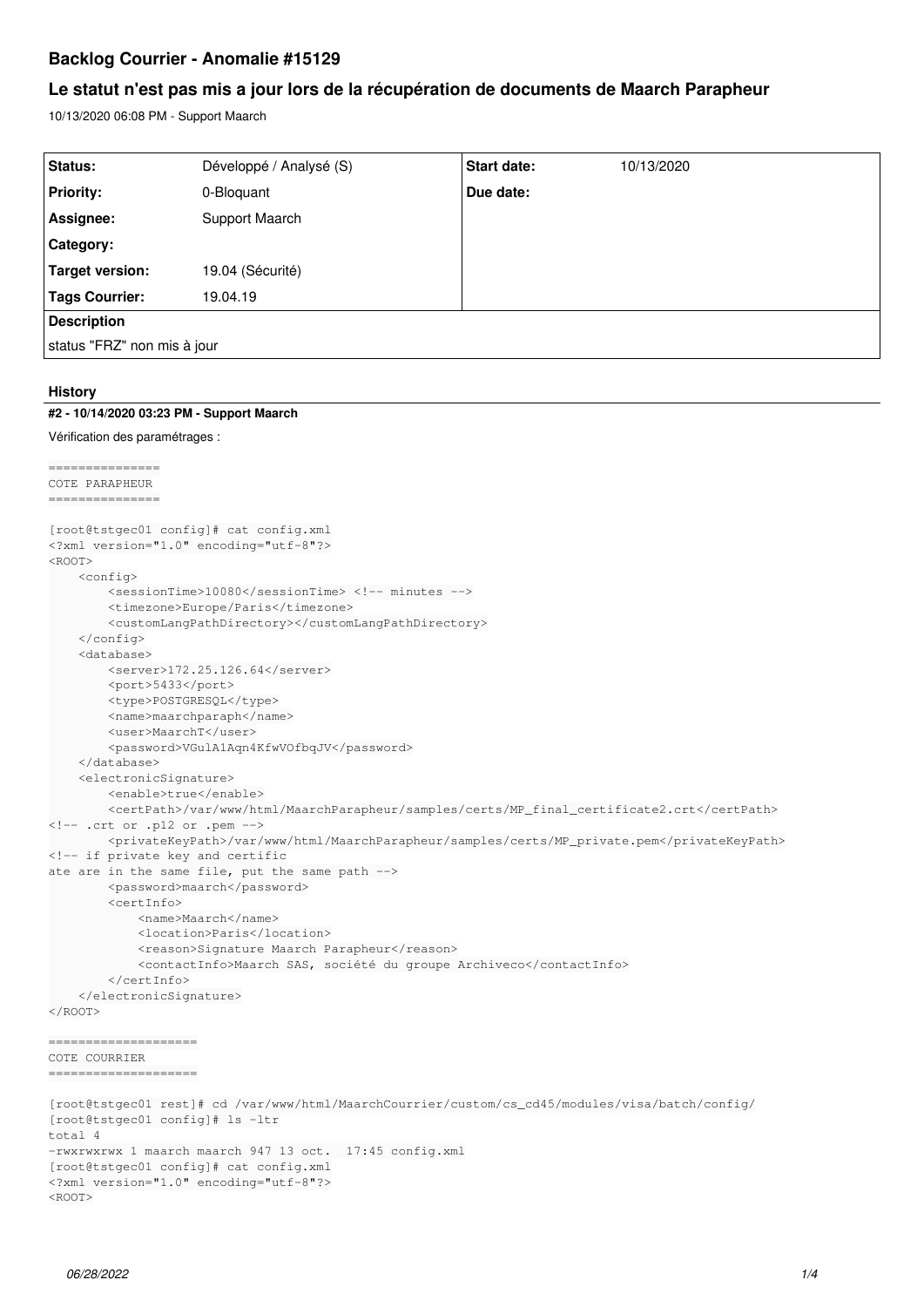<CONFIG> <MaarchDirectory>/var/www/html/MaarchCourrier/</MaarchDirectory> <CustomId>cs\_cd45</CustomId> <validatedStatus>EENV</validatedStatus> <validatedStatusOnlyVisa>EENV</validatedStatusOnlyVisa> <refusedStatus>REJET\_SIGN</refusedStatus> <validatedStatusAnnot>VAL\_ANNOT</validatedStatusAnnot> <refusedStatusAnnot>RET\_ANNOT</refusedStatusAnnot> <applicationUrl>https://gectest.loiret.fr/MaarchCourrier/</applicationUrl> <userWS>webservice</userWS> <passwordWS>maarch</passwordWS> </CONFIG>  $<$ LOG4PHP> <enabled>true</enabled> <Log4PhpLogger>loggerTechnique</Log4PhpLogger> <Log4PhpBusinessCode>retrieveMailsFromSignatoryBook</Log4PhpBusinessCode> <Log4PhpConfigPath>/var/www/html/MaarchCourrier/apps/maarch\_entreprise/xml/log4php.xml </Log4PhpConfigPath> </LOG4PHP> </ROOT> ================================== [root@tstgec01 scripts]# cd /var/www/html/MaarchCourrier/custom/cs\_cd45/modules/visa/batch/scripts/ [root@tstgec01 scripts]# ls -ltr total 4 -rwxrwxrwx 1 maarch maarch 254 9 juil. 2019 retrieveMailFromExternalSignatoryBook.sh [root@tstgec01 scripts]# cat retrieveMailFromExternalSignatoryBook.sh #!/bin/sh cd /var/www/html/MaarchCourrier/modules/visa/batch/ filePath='/var/www/html/MaarchCourrier/modules/visa/batch/process\_mailsFromSignatoryBook.php' php \$filePath -c /var/www/html/MaarchCourrier/custom/cs\_cd45/modules/visa/batch/config/config.xml lancement du script : partie de la log \*\*\*\*\* Wed Oct 14 13:05:57 2020, 922 [613] INFO loggerTechnique - [Script][OK][retrieveMailsFromSignatoryBook][UP][Upd ate res attachments : 2448. ExternalId : 1049][retrieveMailsFromSignatoryBook] Wed Oct 14 13:05:57 2020, 922 [613] INFO loggerTechnique - [Script][OK][retrieveMailsFromSignatoryBook][UP][Upd ate res\_attachments : 2455. ExternalId : 1058][retrieveMailsFromSignatoryBook] Wed Oct 14 13:05:57 2020, 922 [613] INFO loggerTechnique - [Script][OK][retrieveMailsFromSignatoryBook][UP][Upd ate res attachments : 2454. ExternalId : 1053][retrieveMailsFromSignatoryBook] Wed Oct 14 13:05:57 2020,922 [613] INFO loggerTechnique - [Script][OK][retrieveMailsFromSignatoryBook][UP][Upd ate res\_attachment ou tgoing : 2456. ExternalSignatoryBookId : 1059][retrieveMailsFromSignatoryBook] Wed Oct 14 13:05:57 2020,983 [613] INFO loggerTechnique - [Script][OK][retrieveMailsFromSignatoryBook][UP][End of process][retrieve MailsFromSignatoryBook] Wed Oct 14 13:05:57 2020,983 [613] INFO loggerTechnique - [Script][OK][retrieveMailsFromSignatoryBook][UP][37 document(s) retrieved ][retrieveMailsFromSignatoryBook]

Le script ne change pas le status du courrier à EENV comme il devrait et ne marque pas d'erreur d'execusion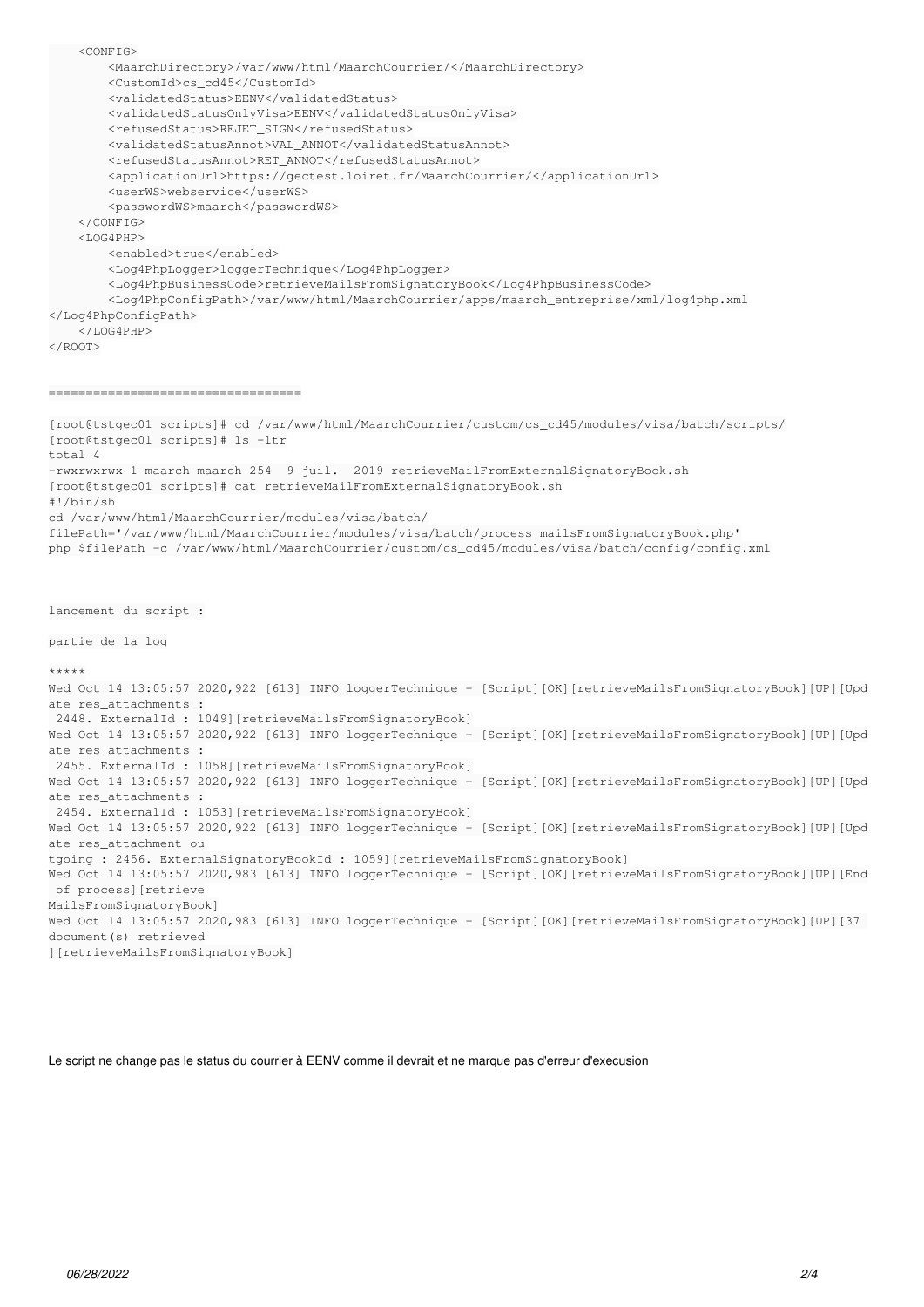### **#3 - 10/14/2020 03:34 PM - Support Maarch**

- *File CD45-2.jpg added*
- *File CD45.jpg added*

# **#4 - 10/14/2020 03:39 PM - Emmanuel DILLARD**

*- Subject changed from Passage mise à jour maarch courrier 19.04.18 et maarch parapheur 19.09.06 a arreté le fonctionnement du retour des courriers signé dans Maarch parapheur à Maarch Courrier to Le statut n'est pas mis a jour lors de la récupération de documents de Maarch Parapheur*

- *Description updated*
- *Status changed from A traiter to Etude planifiée*
- *Target version changed from Inscription Backlog Courrier to 19.04 (Support sécurité)*

### **#5 - 10/14/2020 04:38 PM - Emmanuel DILLARD**

- *Status changed from Etude planifiée to 17*
- *Assignee changed from EDI PO to Ines MKACHER*

Tester en local.

# **#6 - 10/15/2020 10:48 AM - Ludovic ARAUJO**

Le problème est dans le code et arrete le workflow, les documents ne remonte pas donc aucun changement.

```
ligne 452 du fichier /src/app/external/externalSignatoryBook/controllers/MaarchParapheurController.php :
```

```
19.04.18
    public static function retrieveSignedMails(array $aArgs)                                                    
\{         foreach ($aArgs['versions'] as $version) {                                                           
                           foreach ($aArgs['idsToRetrieve'][$version] as $resId => $value) {    
19.04.14
foreach (['noVersion', 'isVersion', 'noVersionOutgoing', 'isVersionOutgoing', 'resLetterbox'] as $version) {  
                          foreach ($aArgs['idsToRetrieve'][$version] as $resId => $value) {
```
#### La variable aArgs n'a plus le format adéquat.

cette fonction est appelé par ligne 264 fichier /var/www/html/MaarchCourrier/modules/visa/batch/process\_mailsFromSignatoryBook.php :

 \$retrievedMails = \ExternalSignatoryBook\controllers\MaarchParapheurController::retrieveSignedMails(['config' => \$configRemoteSignatoryBook, 'idsToRetrieve' => \$idsToRetrieve]);